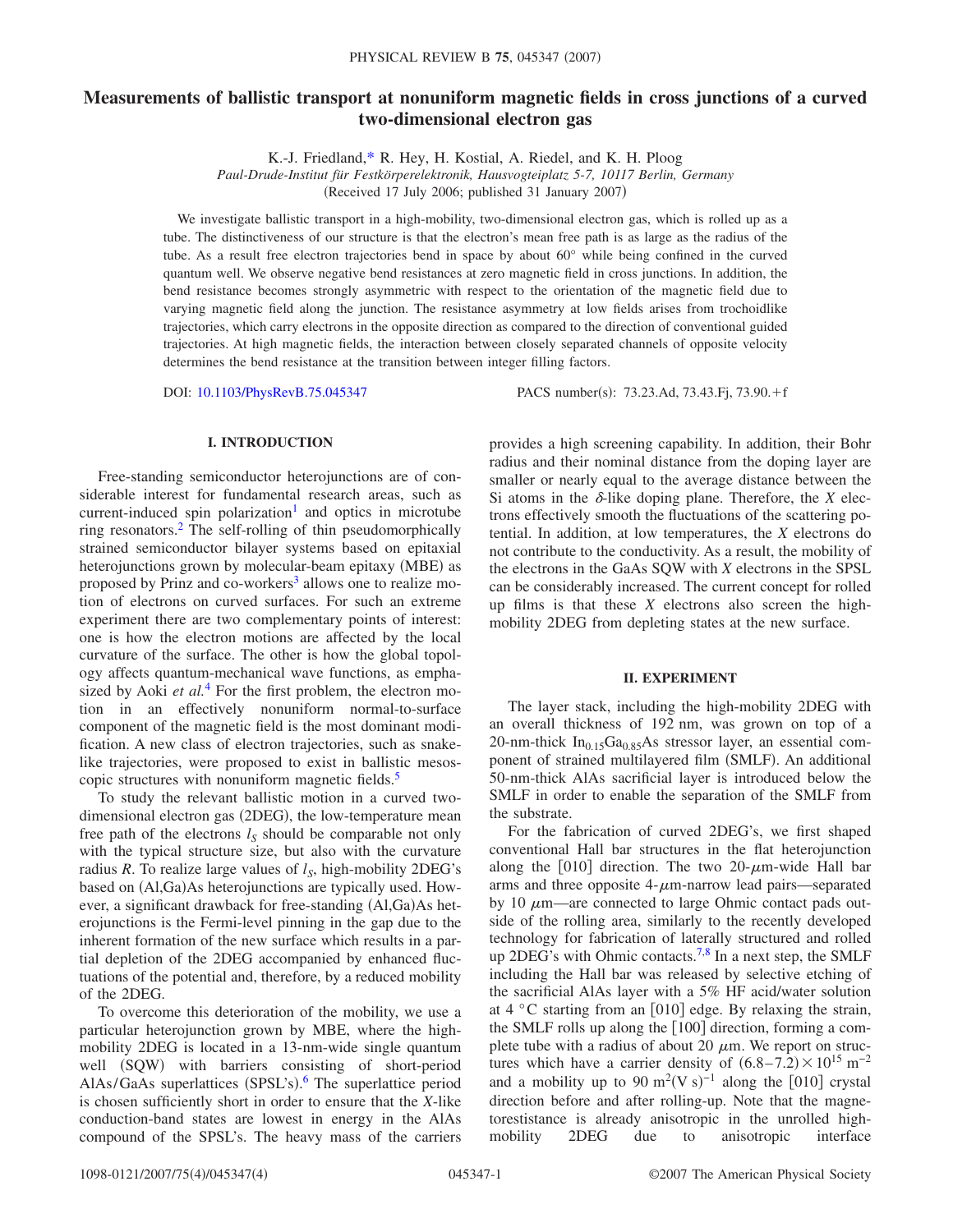<span id="page-1-0"></span>

FIG. 1. Bend resistances in a cross junction with a magnetic field  $\vec{B}$  normal to the surface at the center of the junction—i.e.,  $\varphi$ =0° at *T*=0.3 K. The insets demonstrate schematically the geometry of our experiments. The right inset shows the direction of the interface corrugations along  $[1\overline{1}0]$ .

corrugations<sup>9</sup>—the mobility along  $\lceil 110 \rceil$  is nearly 2 times larger than the one along  $[010]$ .

# **III. RESULTS AND DISCUSSION**

As a result, we obtain curved high-mobility 2DEG structures, which are just as wide as their curvature radius. In addition, the electron's mean free path is as large as its curvature radius. Consequently, for an electron motion along the curvature free electron trajectories bend in space by about 60° while being confined in the curved quantum well.

The high mobility in our structures allows for the observation of a new class of trajectories in the ballistic motion of electrons in curved 2DEG's. To demonstrate the ballistic carrier motion, we investigate the magnetoresistance in cross junctions that are formed by two opposite narrow leads in the Hall bar. The Hall bar is aligned along the tube axis. In this way, this experiment resembles the four-terminal nonlocal ballistic resistance measurement at two opposite quantum point contacts (QPC's).<sup>[10](#page-3-10)</sup> Here, in addition, the magnetic field component perpendicular to the surface changes along the circumference of the curved 2DEG—i.e., along the direction of the narrow leads. We measure the resistance  $R_{i,j,kl}$ which indicates the current flow along the leads *i* and *j*, while the voltage is measured between the leads *k* and *l*. The experimental layout is schematically demonstrated by the in-sets in Figs. [1](#page-1-0) and [2.](#page-2-0)

#### **A. Ballistic transport in a curved 2DEG, symmetric case**

First, we consider the configuration, where the magnetic field *B* is perpendicular to the surface at the center of the Hall bar arc. With a curvature radius of about 20  $\mu$ m, the 20- $\mu$ m-wide Hall bar spans over  $\Delta \varphi = 57^{\circ}$ . Correspondingly, the perpendicular magnetic field components  $B_{\perp} = B_0 \cos(\varphi)$ at the narrow lead positions are only by 12% lower than  $B_0$ . Figure [1](#page-1-0) illustrates the results of the ballistic four-terminal magnetotransport measurement, which are qualitatively similar in the flat, unrolled cross junctions. The curves are symmetric with respect to the orientation of the magnetic field, indicating the absence of dominant spatial defects in the studied cross junctions. At zero magnetic field, the bend resistance  $R_{12,63}$  is negative, indicating the preferential transmission of electrons into the opposite leads instead of being scattered into the side arms of the junction.<sup>11</sup> We estimate the negative bend resistance  $R_{NBR}$  by calculating the number of channels  $N = k_F W / \pi$  in the leads, where  $k_F$  is the Fermi wave number and *W* the width of the leads, assuming a collimation factor  $f \approx 1$  (Ref. [10](#page-3-10)):

$$
R_{NBR} = R_{12,63}(B_0 = 0) = \frac{h}{2e^2} \left(f^2 - \frac{1}{2}\right) \frac{\pi}{2k_F W} \approx 12\Omega. \quad (1)
$$

This value may become larger when we take into account a lower number of injected channels at the QPC due to carrier depletion from the boundaries. However, the density is rather high in the present SQW so that we do not expect a significant reduction of the number of channels in the QPC. For different samples and transversal Hall-terminal pairs, we measure negative bend resistances of about 2–6  $\Omega$ , indicating that a certain part of the trajectories is still reflected into the side arms of the cross junction. The bend resistance in the other direction,  $R_{16,23}$ , is usually not negative at  $B_0=0$ , indicating a much stronger side-arm transmission of carriers in this configuration. Nevertheless, a similarly strong resistance dip around  $B_0=0$  is also observed in this configuration. In order to understand this difference, we stress the resistance anisotropy in the present SQW due to anisotropic interface corrugations, which we indicate in the right inset of the Fig. [1](#page-1-0) by dotted lines.

To model the bend and Hall resistances  $R_B$  and  $R_H$  we use in accordance with Ref. [12](#page-3-12) the Landauer-Büttiker formalism, in which the transmission coefficients  $T_{ij}$  from lead *i* to lead *j* are used to calculate the four-terminal resistances. In particular, for junctions with four-fold symmetry, one obtains $12$ 

$$
R_B^{LB} = \frac{h}{2e^2} \frac{T_L T_R - T_F^2}{D},\tag{2}
$$

where  $T_L$ ,  $T_R$ , and  $T_F$  denote the left- and right-turning and forward transmission coefficients, respectively,  $D = (T_R + T_L)[T_R^2 + T_L^2 + 2T_F(T_R + T_L + T_F)].$  In order to consider the conductance anisotropy, we assume that the transmission coefficients differ for different directions. We indicate by  $T_{ii}$ and  $\tilde{T}_{ij}$  the coefficients that describe the transmission mainly along [110] and [110], which are the high- and low-mobility directions, respectively. In addition, we mark by  $\tilde{T}_F$  and  $T_F$ the forward transmission coefficients into the narrow and wide leads, respectively. As a result we obtain for the bend resistances

$$
R_{12,63}^{LB} = \frac{h}{2e^2} \frac{T_L T_R - T_F \tilde{T}_F}{D}, \quad R_{16,23}^{LB} = \frac{h}{2e^2} \frac{\tilde{T}_L \tilde{T}_R - \tilde{T}_F T_F}{D},
$$
\n(3)

with  $D = (T_R + \tilde{T}_L)[T_R \tilde{T}_R + T_L \tilde{T}_L + \tilde{T}_F (T_R + \tilde{T}_L + T_F) + T_F (\tilde{T}_R + T_L$  $+\widetilde{T}_F$ ]. The zero-field negative bend resisstance  $R_{12,63}$  indicates that  $T_L T_R \leq T_F \tilde{T}_F$  at  $B_0 = 0$ . By applying a low magnetic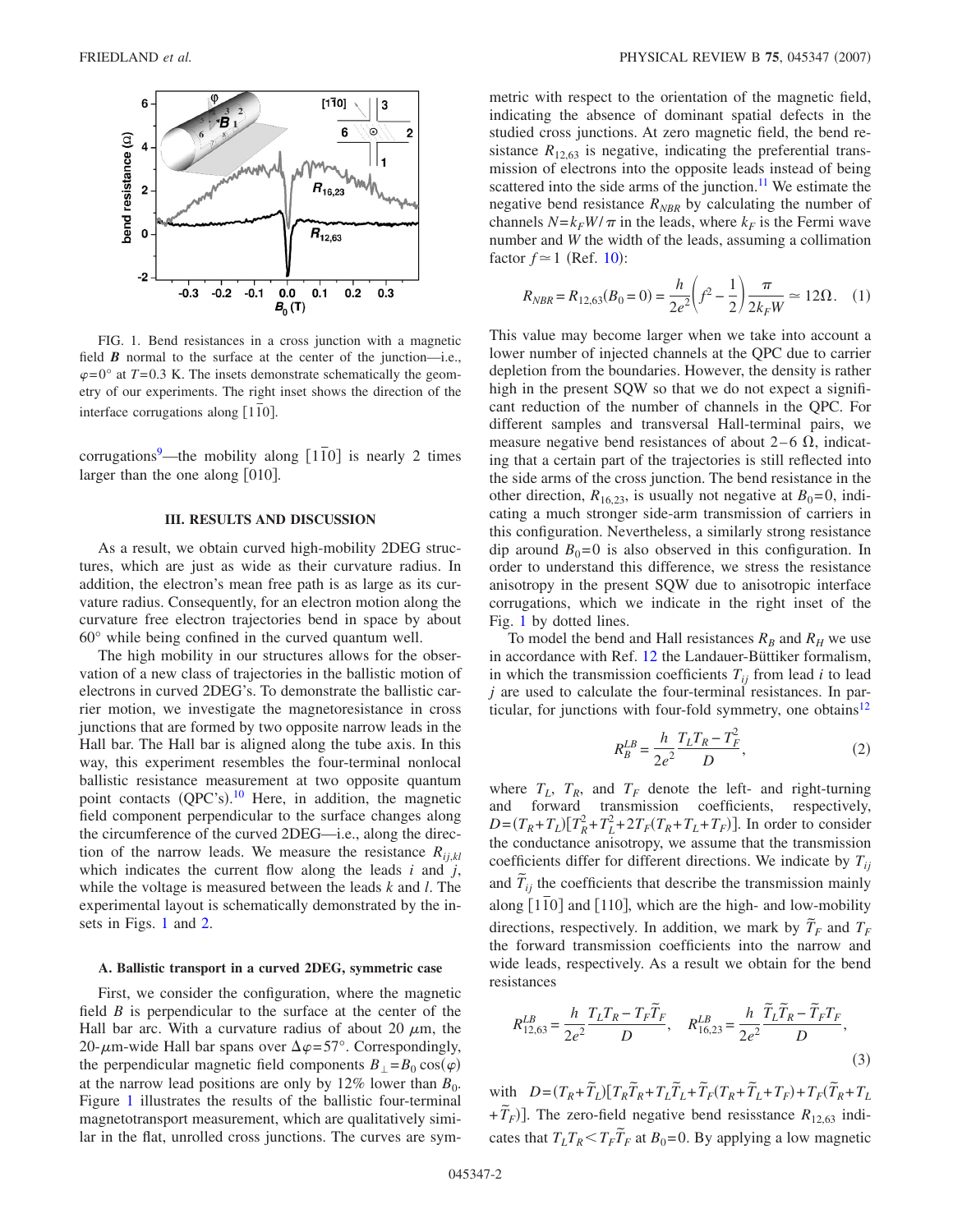<span id="page-2-0"></span>

FIG. 2. Bend resistances in a cross junction with a magnetic field *B* perpendicular to the surface at lead 3—i.e.,  $\varphi = 29^\circ$ —at *T*=0.3 K. The inset schematically shows extended trochoidlike (ETT) and guided (GT) trajectories.

field,  $\tilde{T}_F$  decreases due to deflection of the electron beam from the opposite narrow QPC and vanishes eventually at a magnetic field, for which the cyclotron radius  $L_c$  $=2\pi k_F/(eB)$  is comparable to the width of the Hall bar. At the same time,  $T_L T_R$  goes to zero because one of the  $T_{ii}$ decreases at the expense of the other. The finite positive value of  $R_{16,23}$  at intermediate magnetic fields forming the compensating background for  $R_B$  at  $B_0=0$  indicates additional scattering for transmission in the [110] direction. In this case, electrons are more equally distributed into the leftand right-turning states so that  $\tilde{T}_L \tilde{T}_R$  becomes finite and disappears only at magnetic fields of about  $B_0 \cong 0.3$  T, for which  $L<sub>C</sub>$  is comparable to the correlation length of the potential fluctuations.<sup>9</sup>

# **B. Ballistic transport in a curved 2DEG, nonsymmetric case**

We observe a dramatically different behavior when the magnetic field is tilted away from the surface normal at the center of the Hall bar arc by an angle  $\varphi$ . Figure [2](#page-2-0) shows  $R_{12,63}$  and  $R_{16,23}$  as a function of the magnetic field for  $\varphi$ =29°. In this case, the magnetic-field gradient along the circumference becomes much larger, than the one for the  $\varphi$ =0° case. The perpendicular magnetic field component is more than 2 times larger on the high-magnetic-field side of the Hall bar, at lead 3, as compared to the low-magnetic-field side, at lead 1. As a result, the magnetoresistance becomes extremely asymmetric with respect to the orientation of the magnetic field, which is not observed in unrolled flat samples.  $R_{12,63}$  is zero for high positive magnetic fields, while the resistance turns to negative values at  $B_0=0$ . In contrast, by reversing the direction of the magnetic field, a positive resistance  $R_{12,63}$  appears, which increases monotonically with  $|B_0|$ . In accordance,  $R_{16,23}$  becomes nearly the mirror image of  $R_{12,63}$  with respect to the field direction. However,  $R_{16,23}$  is not negative at  $B_0=0$ . Nevertheless, a dip in  $R_{16,23}$  also exists, which is comparable to the low-field dip of  $R_{12,63}$ .

<span id="page-2-1"></span>

FIG. 3. (a) Bend and Hall resistances in a cross junction with a magnetic field  $\vec{B}$  perpendicular to the surface at lead  $3$ —i.e.,  $\varphi$ =29°—at *T*=0.3 K. The inset schematically shows the Landaulevel energies along the field gradient. One-dimensional edge states and 1DLC's are indicated by circles and dots, respectively. (b) The fraction *K* of oppositely directed trajectories as represented by the ratio of the bend and Hall resistances  $R_{12,63}/R_{13,62}$ .

longitudinal resistance in the quantum Hall effect and was interpreted by bending of one-dimensional Landau channels (1DLC's) from the edge into the bulk due to magnetic barriers.<sup>13[,14](#page-3-14)</sup> The effective potential in nonuniform magnetic fields results in a one-dimensional charge flow along the direction perpendicular to the field gradient,<sup>5</sup> which in our case corresponds along the wide Hall bar arms between leads 2 and 6. We observe the asymmetric resistance already at very low fields in the ballistic transport regime, where edge states are not formed yet. Instead, part of the ballistic trajectories of the electron motion are modified by an instantaneous varying cyclotron radius  $L<sub>C</sub>$ , resulting in open trajectories. In particular, as indicated in Fig. [2,](#page-2-0) extended trochoidlike trajectories (ETT's) form, which drift perpendicularly to the field gradient.<sup>5</sup> The drift direction is the same as for the guided trajectories (GT's) on the high-magnetic-field side and consequently opposite to the guided trajectories on the lowmagnetic-field side of the Hall bar.

We suppose that part of the electrons, which are injected from lead 1 on the low-magnetic-field side, move as ETT. In dependence on the magnetic field direction, they transfer into the left or right arm of the Hall bar with probability  $T_L^{ETT}$  or  $T_{R_{\text{cm}}}^{ETT}$ . The directions of corresponding GT—with probability  $T_R^{GT}$  or  $T_L^{GT}$ —are opposite. Consequently, in the framework of transmission rates, this results in nonzero values of  $T_R^{GT}T_L^{ETT}$ and  $T_L^{GT}T_R^{ETT}$  for the corresponding magnetic field directions, for which  $T_R^{GT}$  and  $T_L^{GT}$  are nonzero. For example, at sufficiently large negative magnetic fields, when  $\tilde{T}_F \approx 0$  but